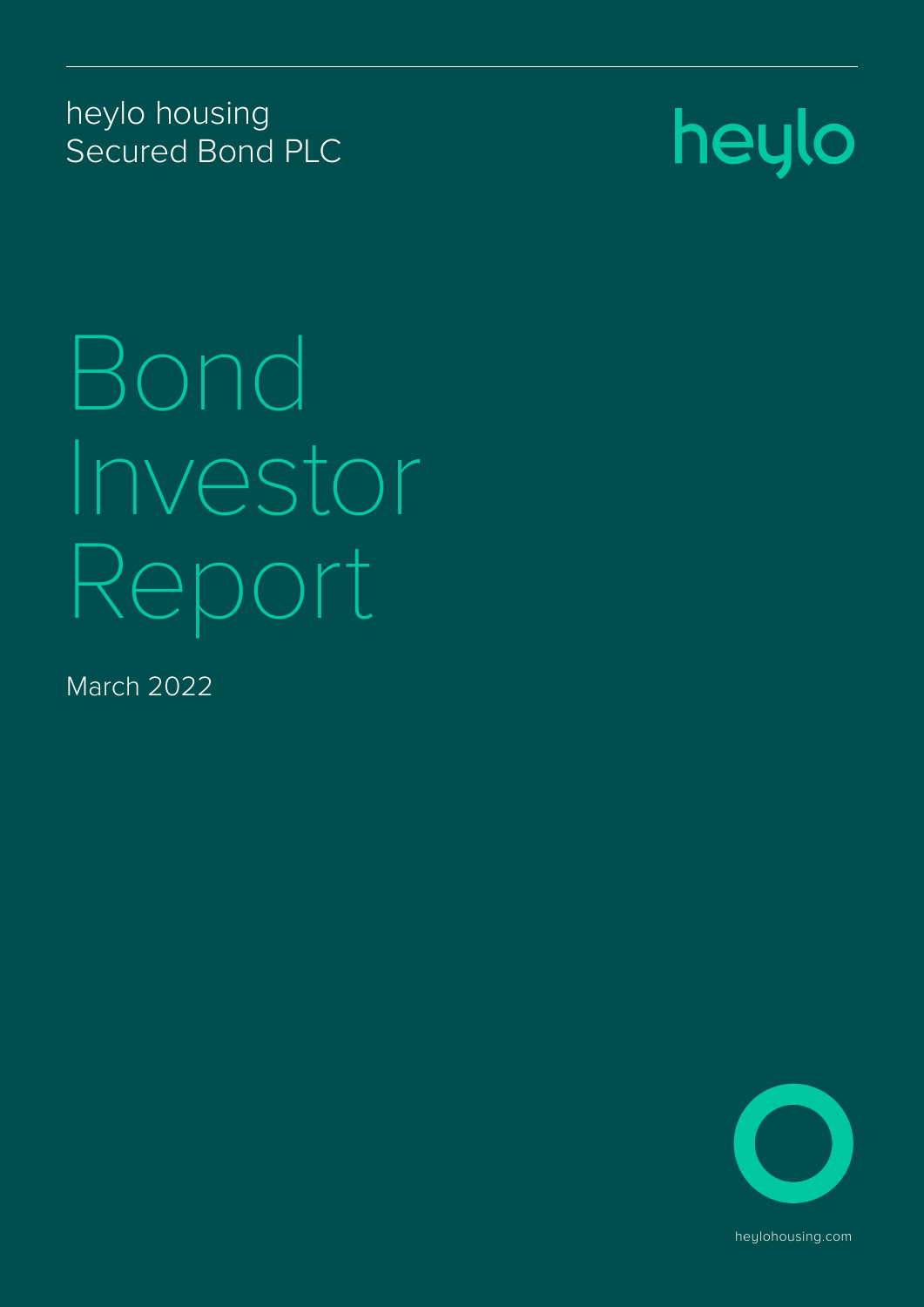## Business Overview

As of 31st Mar 2022, the company owns and manages 109 properties, 102 with its Home Reach product and 7 with its Your Home product and spread across 37 sites, and received £2.7m of grant.

Rent collection average for period was 99.75%.

The passing rent of the portfolio at 31 Mar 2022 was £519,490

The company currently has cash balances of c. £0.9m and also expects to achieve further initial sales of c. £0.3m which together it will invest in further properties in due course

| Issuance Date                                               | 29/10/2018   |
|-------------------------------------------------------------|--------------|
| GBP                                                         | <b>GBP</b>   |
| Amount issued                                               | £20,000,000  |
| Retained by company                                         | £4,575,600   |
| Publicly held                                               | £15,424,400  |
| <b>Current Accreted Aggregate</b><br>Notional Amount (CNIA) | £16,944,120  |
| Maturity                                                    | 2028         |
| Coupon                                                      | 1.625%       |
| Listing                                                     | London       |
| <b>ISIN</b>                                                 | XS1880955007 |

## heylo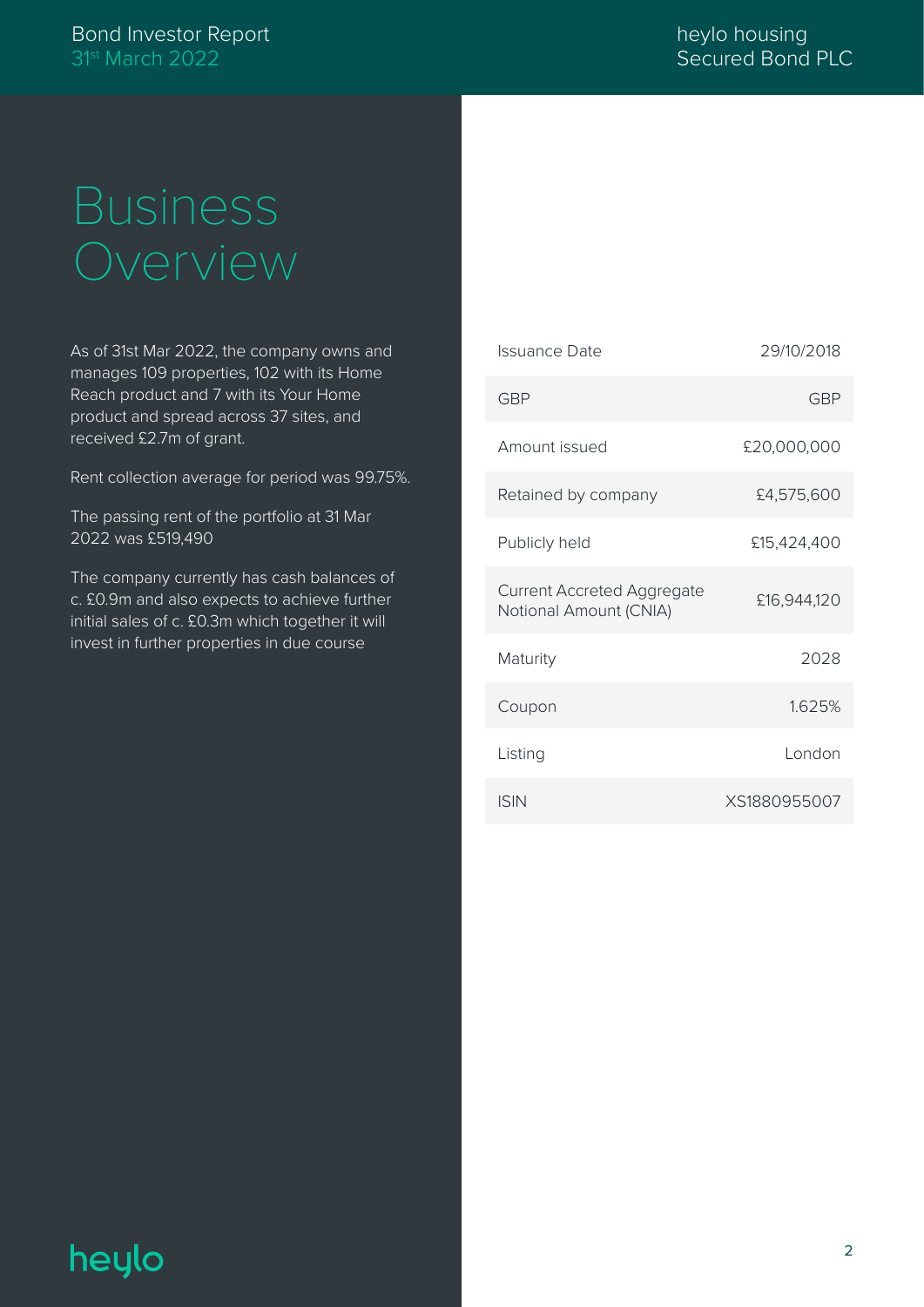| Base Index Figure                             | Feb-18   | 278.1    |
|-----------------------------------------------|----------|----------|
| Limited Index Ratio (t-1)                     | Sep-21   | 1.059333 |
| Interest Payment Reference Month: Index (t-1) | $Jan-21$ | 294.6    |
| Interest Payment Reference Month: Index (t)   | $Jul-21$ | 305.5    |
| Limited Indexation Factor: LPI (t)            |          | 1.036999 |
| Limited Index Ratio (t)                       | $Mar-22$ | 1.098527 |

| Properties                                                                                                                   | 109         |
|------------------------------------------------------------------------------------------------------------------------------|-------------|
| EUV-SH                                                                                                                       | £20,435,915 |
| Charged cash                                                                                                                 | £835,720    |
| Operating cash                                                                                                               | £50,000     |
| "Aggregate nominal amount of Notes outstanding<br>under the Programme"                                                       | £15,424,400 |
| "Aggregate nominal amount of Notes<br>calculated on the basis of their respective<br>Current Notional Indexed Amount (CNIA)" | £16,944,120 |

| Total Payments Received = | £1,263,170 |
|---------------------------|------------|
| Senior Costs $=$          | £262,957   |
| $TPR - SC =$              | £1,000,213 |
| Total Bond Payments $=$   | £269,927   |
| Debt Service Cover Ratio  | 3.71       |

| Total Value of Properties =         | £20,435,915 |
|-------------------------------------|-------------|
| <b>Total Aggregate Charged Cash</b> | £835,720    |
| $CNIA =$                            | £16,944,120 |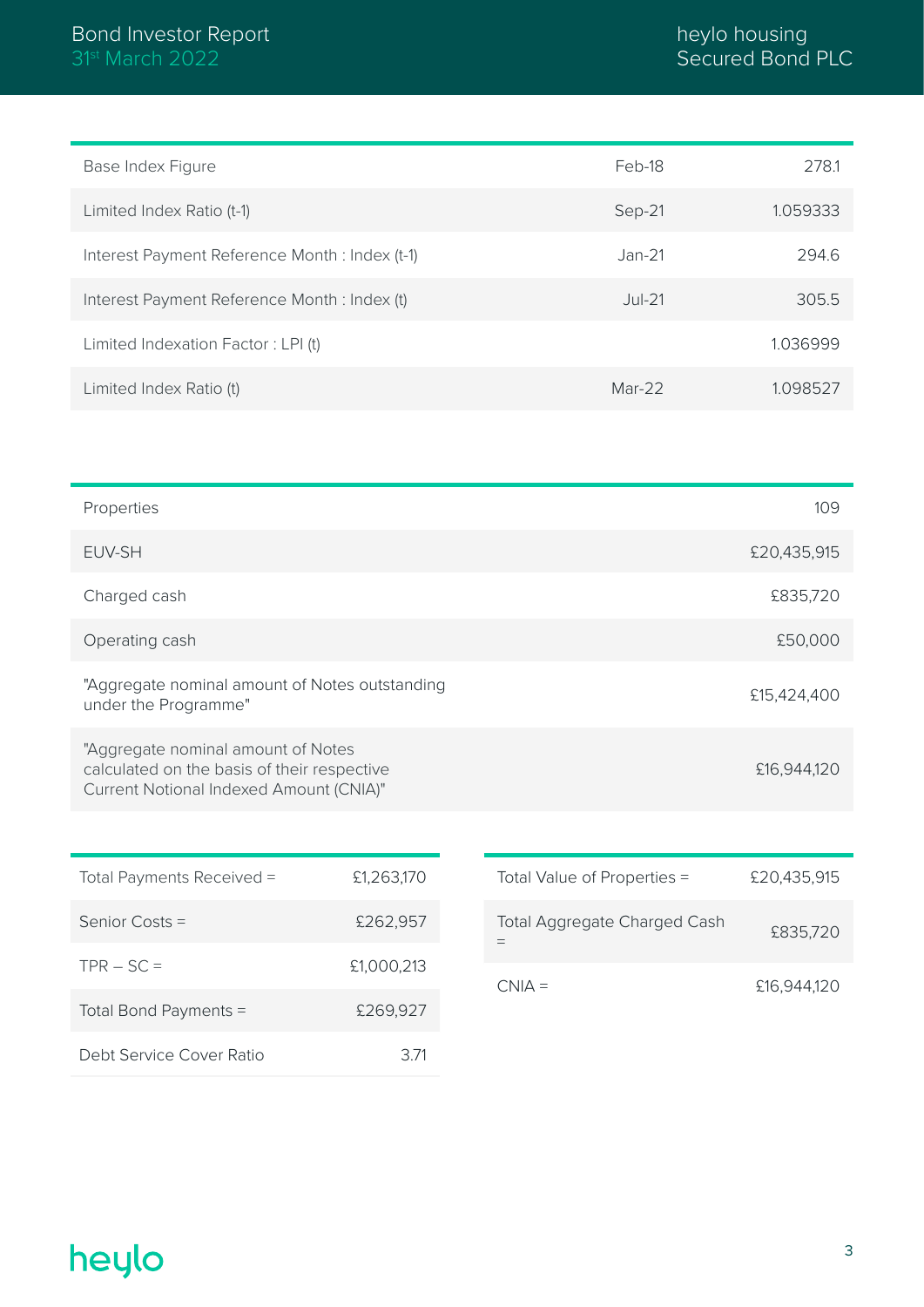## Count by Region





Inception to

date and 99.75%

109